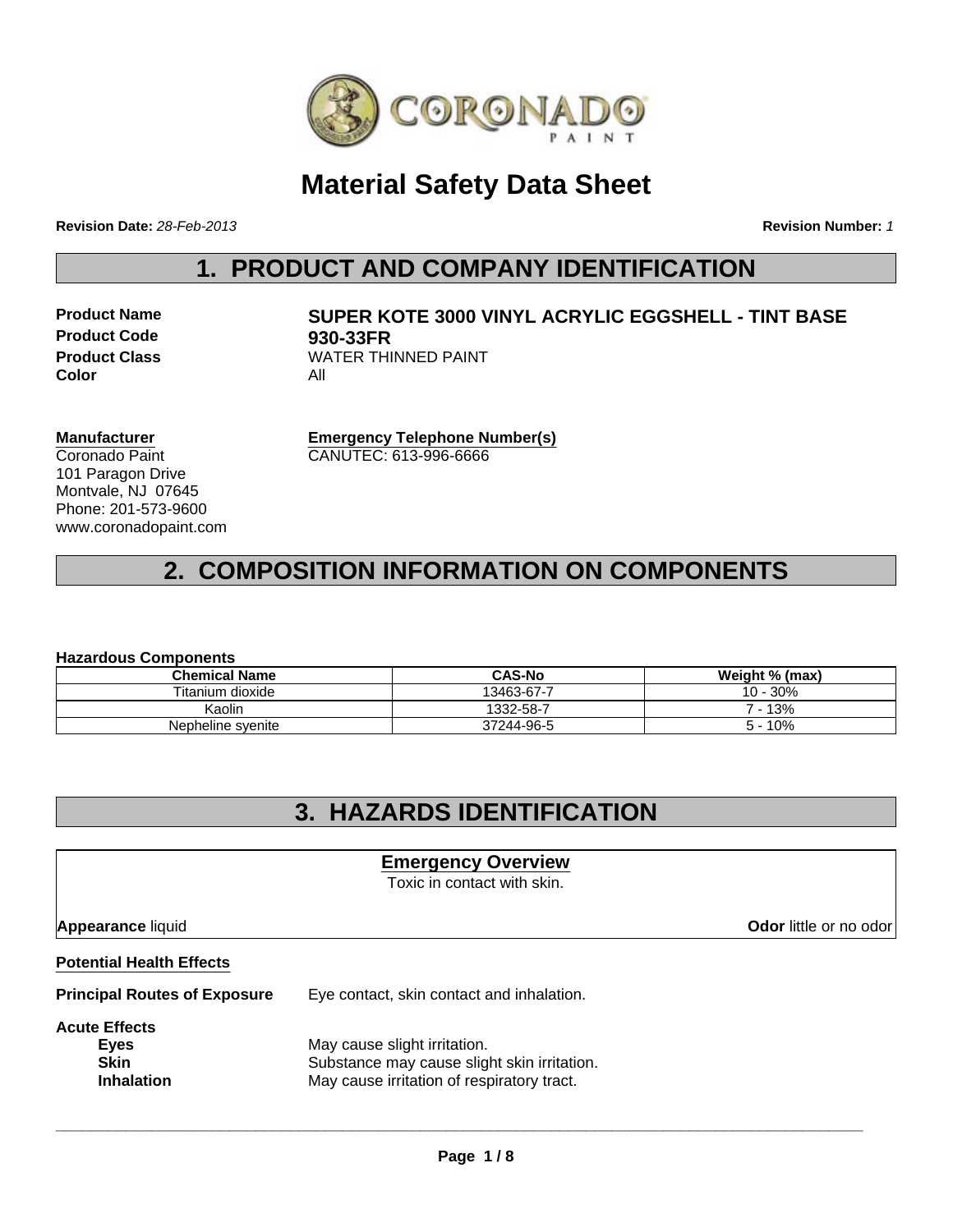**Ingestion Ingestion may cause gastrointestinal irritation, nausea, vomiting and diarrhea.** 

 $\Box$ 

**Chronic Effects Avoid repeated exposure.** 

*See Section 11 for additional Toxicological information.*

**Aggravated Medical Conditions** None known

| <b>HMIS</b>                                                                                                                                                                     | Health: $1^*$                                       | <b>Flammability: 0</b> | <b>Reactivity: 0</b> | $PPE: -$ |
|---------------------------------------------------------------------------------------------------------------------------------------------------------------------------------|-----------------------------------------------------|------------------------|----------------------|----------|
| <b>HMIS Legend</b><br>0 - Minimal Hazard<br>1 - Slight Hazard<br>2 - Moderate Hazard<br>3 - Serious Hazard<br>4 - Severe Hazard<br>* - Chronic Hazard<br>handling instructions. | X - Consult your supervisor or S.O.P. for "Special" |                        |                      |          |
|                                                                                                                                                                                 |                                                     |                        |                      |          |

*Note: The PPE rating has intentionally been left blank. Choose appropriate PPE that will protect employees from the hazards the material will present under the actual normal conditions of use.*

*Caution: HMIS® ratings are based on a 0-4 rating scale, with 0 representing minimal hazards or risks, and 4 representing significant hazards or risks. Although HMIS® ratings are not required on MSDSs under 29 CFR 1910.1200, the preparer, has chosen to provide them. HMIS® ratings are to be used only in conjunction with a fully implemented HMIS® program by workers who have received appropriate HMIS® training. HMIS® is a registered trade and service mark of the NPCA. HMIS® materials may be purchased exclusively from J. J. Keller (800) 327-6868.*

### **4. FIRST AID MEASURES**

| <b>General Advice</b>             | Immediate medical attention is not required. Show this safety data sheet to the doctor<br>in attendance.                                           |
|-----------------------------------|----------------------------------------------------------------------------------------------------------------------------------------------------|
| <b>Eye Contact</b>                | Call a physician immediately. Rinse immediately with plenty of water, also under the<br>eyelids, for at least 15 minutes.                          |
| <b>Skin Contact</b>               | Wash off immediately with plenty of water for at least 15 minutes. If skin irritation<br>persists, call a physician. Call a physician immediately. |
| <b>Inhalation</b>                 | Move to fresh air. If symptoms persist, call a physician.                                                                                          |
| Ingestion                         | Immediate medical attention is not required. Rinse mouth. Drink plenty of water. Do<br>not induce vomiting.                                        |
| <b>Notes To Physician</b>         | Treat symptomatically                                                                                                                              |
| <b>Protection Of First-Aiders</b> | Use personal protective equipment.                                                                                                                 |

### **5. FIRE-FIGHTING MEASURES**

**Suitable Extinguishing Media** Water. Water. Water spray. Carbon dioxide (CO2). Dry powder. Foam.

**Protective Equipment And Precautions For Firefighters** Use personal protective equipment.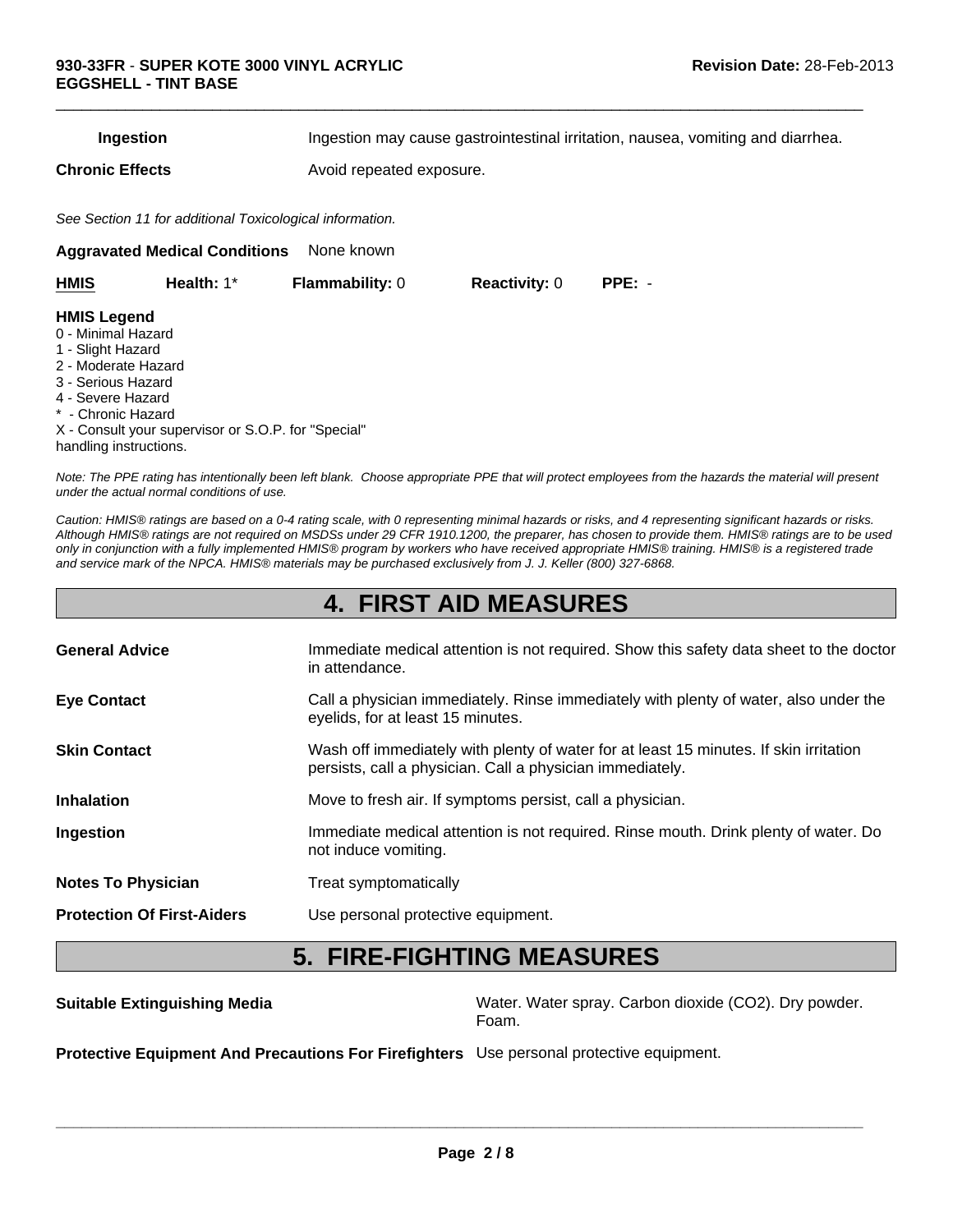| <b>Specific Hazards Arising From The Chemical</b>                                                 | Closed containers may rupture if exposed to fire or extreme<br>heat. |
|---------------------------------------------------------------------------------------------------|----------------------------------------------------------------------|
| <b>Sensitivity To Mechanical Impact</b>                                                           | No                                                                   |
| <b>Sensitivity To Static Discharge</b>                                                            | No                                                                   |
| <b>Flash Point Data</b><br>Flash Point (°F)<br>Flash Point (°C)<br><b>Flash Point Method</b>      | Not applicable<br>Not applicable<br>Not applicable                   |
| <b>Flammability Limits In Air</b><br><b>Upper Explosion Limit</b><br><b>Lower Explosion Limit</b> | Not applicable<br>Not applicable                                     |
| <b>NFPA</b><br>Health: 1<br><b>Flammability: 0</b>                                                | <b>Instability: 0</b><br>Special: -                                  |

 $\Box$ 

#### **NFPA Legend**

- 0 Not Hazardous
- 1 Slightly
- 2 Moderate
- 3 High
- 4 Severe

*The ratings assigned are only suggested ratings, the contractor/employer has ultimate responsibilities for NFPA ratings where this system is used.*

*Additional information regarding the NFPA rating system is available from the National Fire Protection Agency (NFPA) at www.nfpa.org.*

### **6. ACCIDENTAL RELEASE MEASURES**

| <b>7. HANDLING AND STORAGE</b>   |                                                                                                                                              |  |
|----------------------------------|----------------------------------------------------------------------------------------------------------------------------------------------|--|
| <b>Other Information</b>         | None known                                                                                                                                   |  |
| <b>Methods For Clean-Up</b>      | Soak up with inert absorbent material. Pick up and transfer to properly labeled<br>containers. After cleaning, flush away traces with water. |  |
| <b>Environmental Precautions</b> | Prevent further leakage or spillage if safe to do so.                                                                                        |  |
| <b>Personal Precautions</b>      | Use personal protective equipment. Avoid contact with the skin and the eyes.                                                                 |  |

| <b>Handling</b> | Ensure adequate ventilation. Wear personal protective equipment. Remove and<br>wash contaminated clothing before re-use. |
|-----------------|--------------------------------------------------------------------------------------------------------------------------|
| <b>Storage</b>  | Keep container tightly closed. Keep container tightly closed in a dry and well-<br>ventilated place.                     |

### **8. EXPOSURE CONTROLS / PERSONAL PROTECTION**

**Exposure Limits**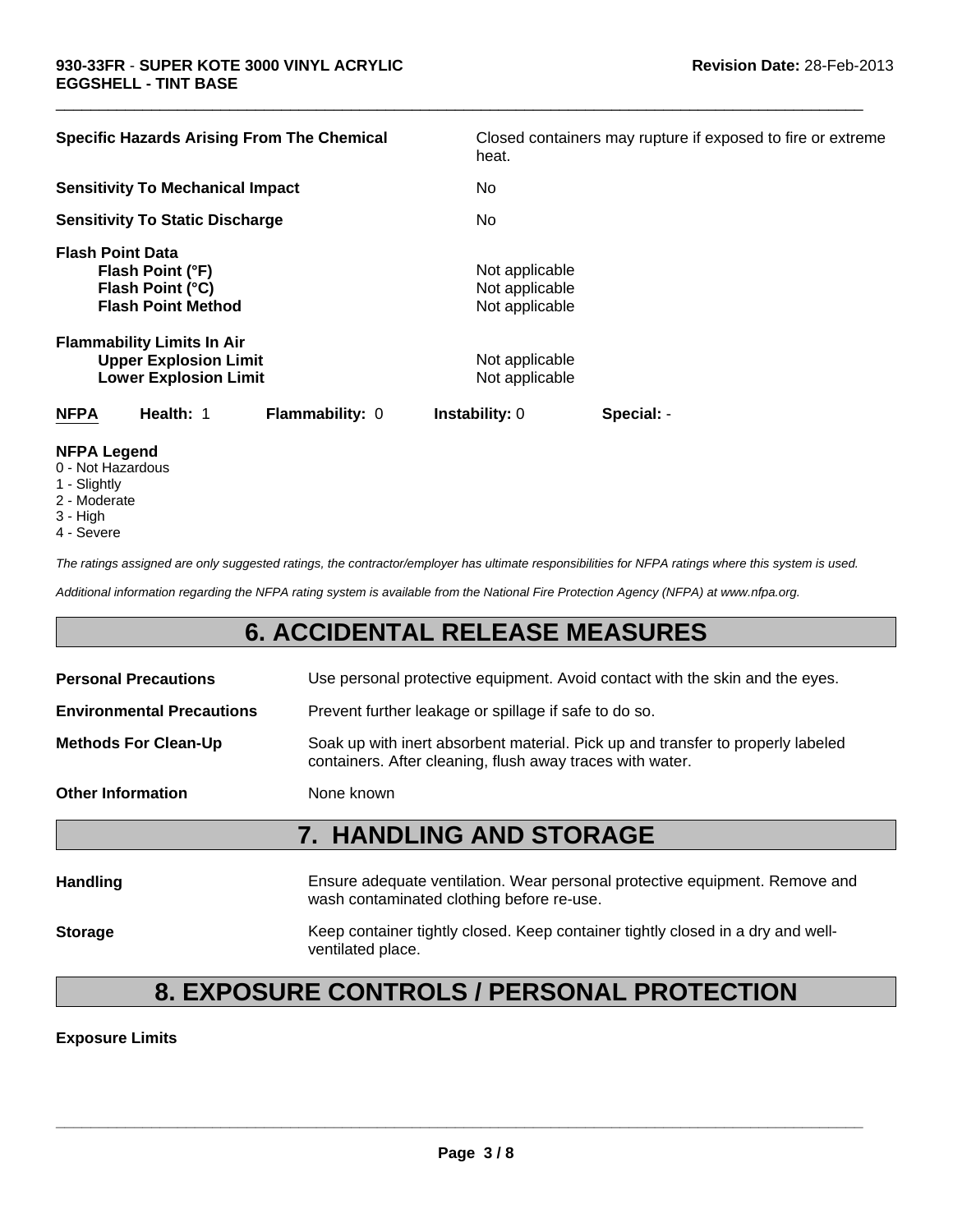#### **Hazardous Components**

| <b>Chemical Name</b> | <b>ACGIH</b>               | <b>Alberta</b>             | <b>British Columbia</b>                                                                                                | <b>Ontario</b>                                                                                       | Quebec                       |
|----------------------|----------------------------|----------------------------|------------------------------------------------------------------------------------------------------------------------|------------------------------------------------------------------------------------------------------|------------------------------|
| Titanium dioxide     | 10 mg/m <sup>3</sup> - TWA | 10 mg/m <sup>3</sup> - TWA | 10 mg/m <sup>3</sup> - TWA                                                                                             | 10 mg/m <sup>3</sup> - TWAEV                                                                         | 10 mg/m <sup>3</sup> -       |
|                      |                            |                            | $3 \text{ mg/m}^3$ - TWA                                                                                               |                                                                                                      | <b>TWAEV</b>                 |
| Kaolin               | 2 mg/m <sup>3</sup> - TWA  | 2 mg/m <sup>3</sup> - TWA  | 2 mg/m <sup>3</sup> - TWA<br>particulate matter<br>containing no<br>asbestos and less<br>than 1% crystalline<br>silica | $2$ mg/m <sup>3</sup> - TWAEV<br>containing no<br>asbestos and less<br>than 1% crystalline<br>silica | $ 5 \text{ mg/m}^3 - TWAEV $ |
| Nepheline syenite    | N/E                        | N/E                        | N/E                                                                                                                    | 10 mg/m <sup>3</sup> - TWAEV                                                                         | N/E                          |

 $\Box$ 

#### **Legend**

ACGIH - American Conference of Governmental Industrial Hygienists Alberta - Alberta Occupational Exposure Limits British Columbia - British Columbia Occupational Exposure Limits Ontario - Ontario Occupational Exposure Limits Quebec - Quebec Occupational Exposure Limits N/E - Not established

**Engineering Measures** Ensure adequate ventilation, especially in confined areas.

#### **Personal Protective Equipment**

| Tightly fitting safety goggles. Goggles.                  |
|-----------------------------------------------------------|
| Long sleeved clothing. Apron. Boots. Impervious clothing. |
| No special protective equipment required.                 |
|                                                           |

**Hygiene Measures** When using, do not eat, drink or smoke. Remove and wash contaminated clothing before re-use.

### **9. PHYSICAL AND CHEMICAL PROPERTIES**

| Appearance                        | liquid            |
|-----------------------------------|-------------------|
| Odor                              | little or no odor |
| Density (Ibs/gal)                 | $10.3 - 10.7$     |
| <b>Specific Gravity</b>           | $1.25 - 1.27$     |
| рH                                | Not available     |
| <b>Viscosity (centistokes)</b>    | Not available     |
| <b>Evaporation Rate</b>           | Not available     |
| <b>Vapor Pressure</b>             | Not available     |
| <b>Vapor Density</b>              | Not available     |
| Wt. % Solids                      | $35 - 45$         |
| Vol. % Solids                     | $20 - 30$         |
| Wt. % Volatiles                   | $55 - 65$         |
| Vol. % Volatiles                  | 70 - 80           |
| <b>VOC Regulatory Limit (g/L)</b> | $50$              |
| <b>Boiling Point (°F)</b>         | 212               |
| <b>Boiling Point (°C)</b>         | 100               |
| <b>Freezing Point (°F)</b>        | 32                |
| <b>Freezing Point (°C)</b>        | 0                 |
| Flash Point (°F)                  | Not applicable    |
| Flash Point (°C)                  | Not applicable    |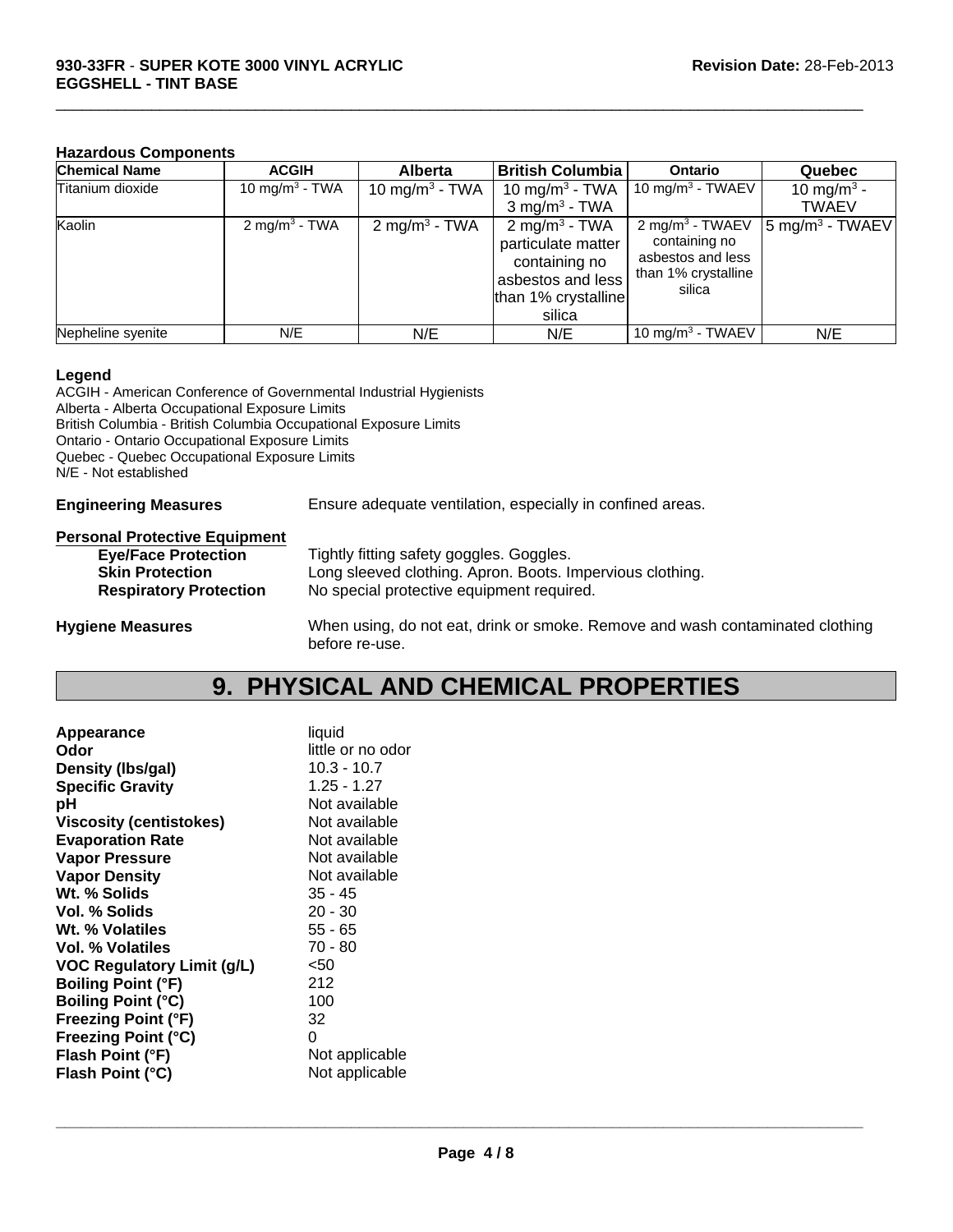### **9. PHYSICAL AND CHEMICAL PROPERTIES**

 $\Box$ 

**Flash Point Method Not applicable Upper Explosion Limit** Not available **Lower Explosion Limit** Not available

### **10. STABILITY AND REACTIVITY**

**Conditions To Avoid Prevent from freezing** 

**Chemical Stability Stable under recommended storage conditions.** 

**Incompatible Materials Incompatible Materials Strong agents** Strong acids.

**Hazardous Decomposition Products** Carbon oxides. Nitrogen oxides (NOx).

**Possibility Of Hazardous Reactions The Constant Hazardous polymerisation will not occur.** 

### **11. TOXICOLOGICAL INFORMATION**

#### **Acute Toxicity**

**Product** No information available

#### **Component**

LD50 Dermal:  $> 10000$  mg/m<sup>3</sup> (Rabbit) Titanium dioxide LC50 Inhalation (Dust):  $> 6.82$  mg/L (Rat, 4 hr.) LD50 Oral: > 10000 mg/kg (Rat)

LD50 Oral: > 5000 mg/kg (Rat) Kaolin

Nepheline syenite Sensitization: No sensitizing effects known.

#### **Chronic Toxicity**

#### **Carcinogenicity**

The information below indicates whether each agency has listed any ingredient as a carcinogen:

| <b>Chemical Name</b> | <b>ACGIH</b> | <b>IARC</b>            | <b>NTP</b> | <b>OSHA</b><br>Carcinogen |
|----------------------|--------------|------------------------|------------|---------------------------|
| Titanium dioxide     |              | 2B - Possible<br>Human |            | Listed                    |
|                      |              | Carcinogen             |            |                           |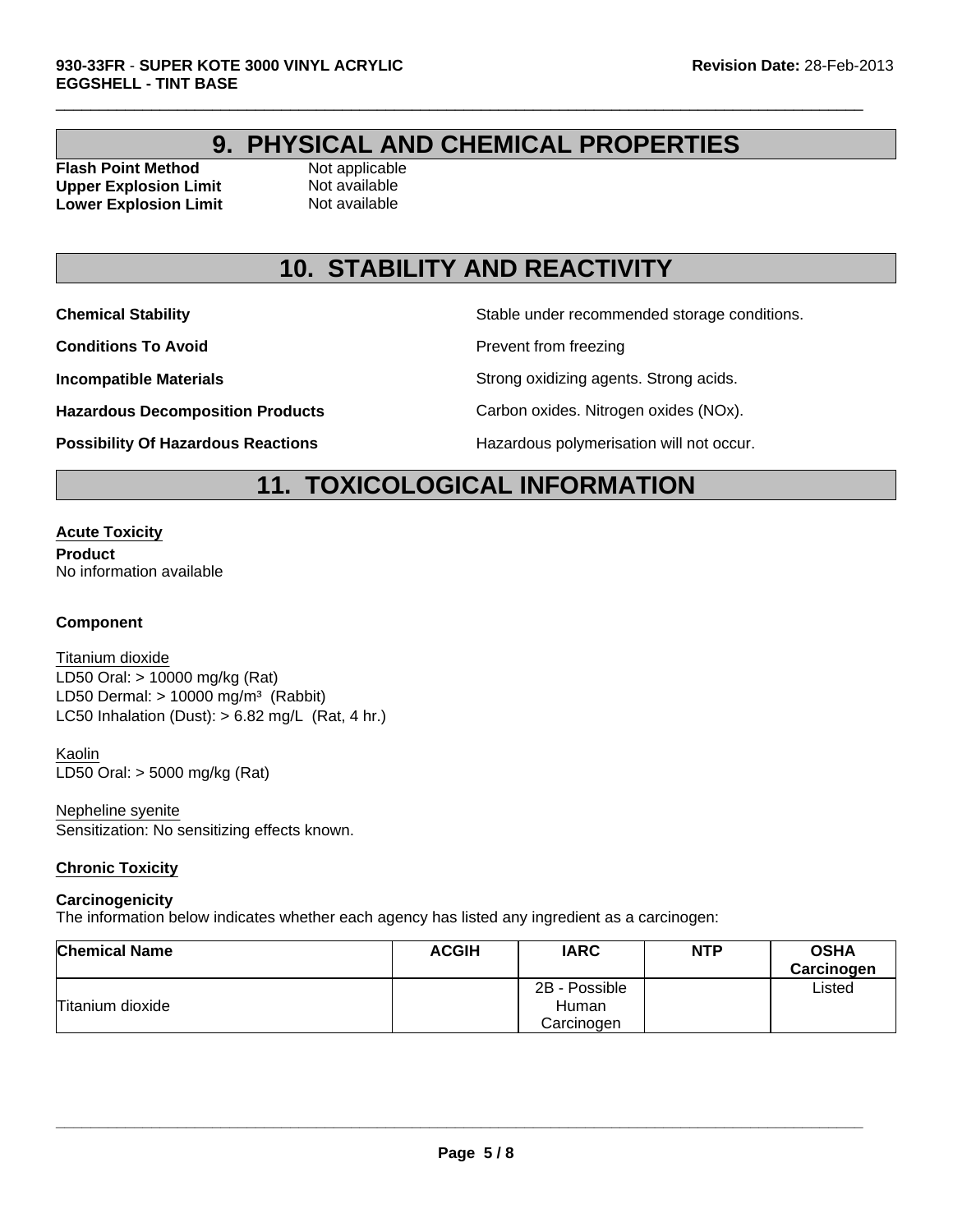• Although IARC has classified titanium dioxide as possibly carcinogenic to humans (2B), their summary concludes: "No significant exposure to titanium dioxide is thought to occur during the use of products in which titanium dioxide is bound to other materials, such as paint."

 $\Box$ 

#### **Legend**

ACGIH - American Conference of Governmental Industrial Hygienists IARC - International Agency for Research on Cancer NTP - National Toxicity Program OSHA - Occupational Safety & Health Administration

### **12. ECOLOGICAL INFORMATION**

#### **Ecotoxicity Effects**

#### **Product Acute Toxicity to Fish**

No information available

#### **Acute Toxicity to Aquatic Invertebrates**

No information available

#### **Acute Toxicity to Aquatic Plants**

No information available

#### **Component**

**Acute Toxicity to Fish** No information available

#### Titanium dioxide

LC50: >1000 mg/L (Fathead Minnow - 96 hr.)

#### **Acute Toxicity to Aquatic Invertebrates**

No information available

#### **Acute Toxicity to Aquatic Plants**

No information available

### **13. DISPOSAL CONSIDERATIONS**

**Waste Disposal Method** Can be incinerated, when in compliance with local regulations.

### **14. TRANSPORT INFORMATION**

**TDG** Not regulated

**ICAO / IATA** Not regulated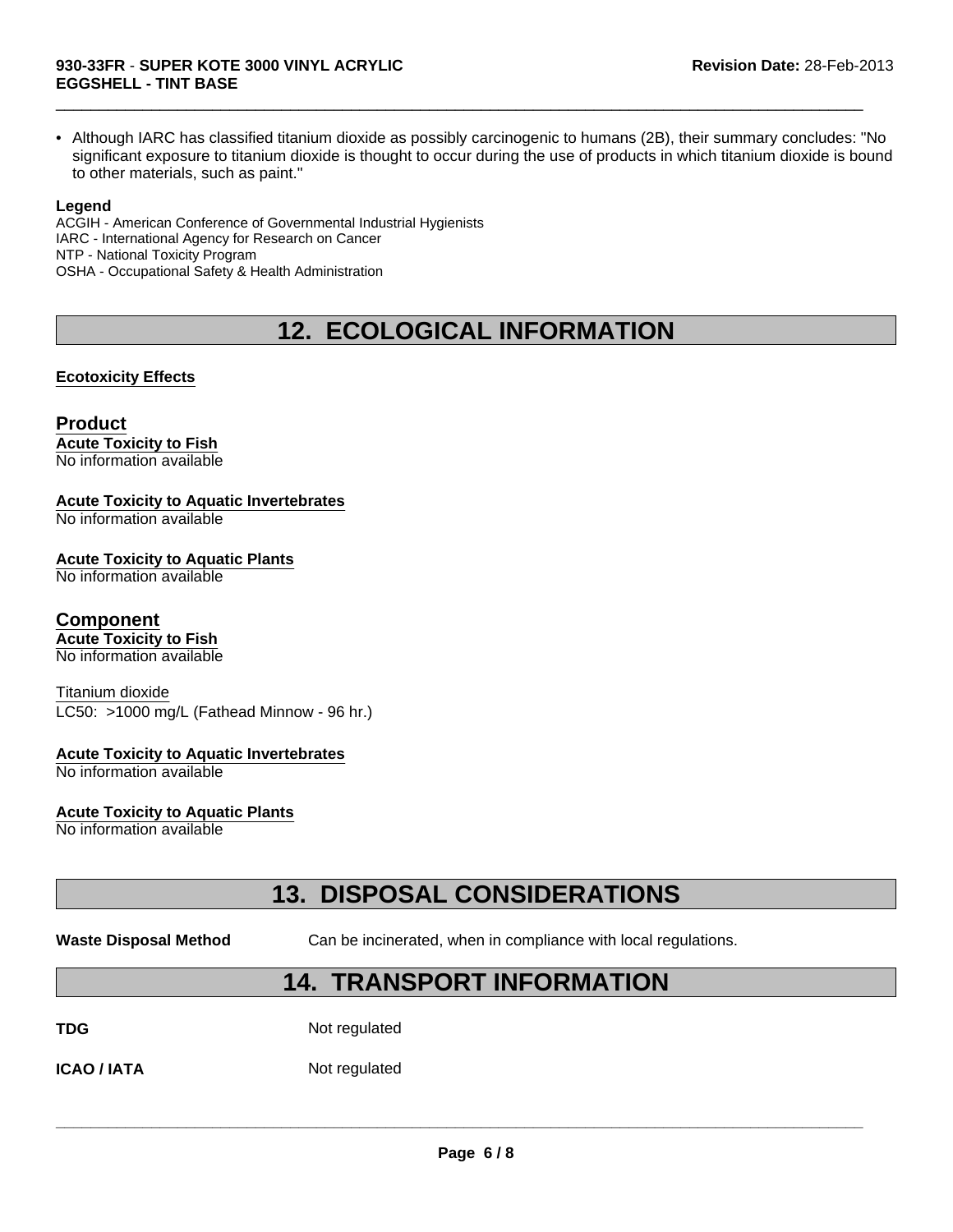### **14. TRANSPORT INFORMATION**

 $\Box$ 

**IMDG / IMO** Not regulated

### **15. REGULATORY INFORMATION**

### **International Inventories**

**United States TSCA** Yes - All components are listed or exempt. **Canada DSL** Yes - All components are listed or exempt.

### **National Pollutant Release Inventory (NPRI)**

#### **NPRI Parts 1- 4**

This product contains the following Parts 1-4 NPRI chemicals:

*This product may contain trace amounts of (other) NPRI Parts I-4 reportable chemicals. Contact the preparer for further information.*

#### **NPRI Part 5**

This product contains the following NPRI Part 5 Chemicals:

*This product may contain trace amounts of (other) NPRI Part 5 reportable chemicals. Contact the preparer for further information.*

#### **WHMIS Regulatory Status**

This product has been classified in accordance with the hazard criteria of the Controlled Products Regulations (CPR) and the MSDS contains all the information required by the CPR.

#### **WHMIS Hazard Class**

D2A Very toxic materials



### **16. OTHER INFORMATION**

**WARNING!** If you scrape, sand, or remove old paint, you may release lead dust. LEAD IS TOXIC. EXPOSURE TO LEAD DUST CAN CAUSE SERIOUS ILLNESS, SUCH AS BRAIN DAMAGE, ESPECIALLY IN CHILDREN. PREGNANT WOMEN SHOULD ALSO AVOID EXPOSURE. Wear a NIOSH approved respirator to control lead exposure. Clean up carefully with a HEPA vacuum and a wet mop. Before you start, find out how to protect yourself and your family by logging onto Health Canada @ http://www.hc-sc.gc.ca/iyh-vsv/prod/paint-peinture\_e.html.